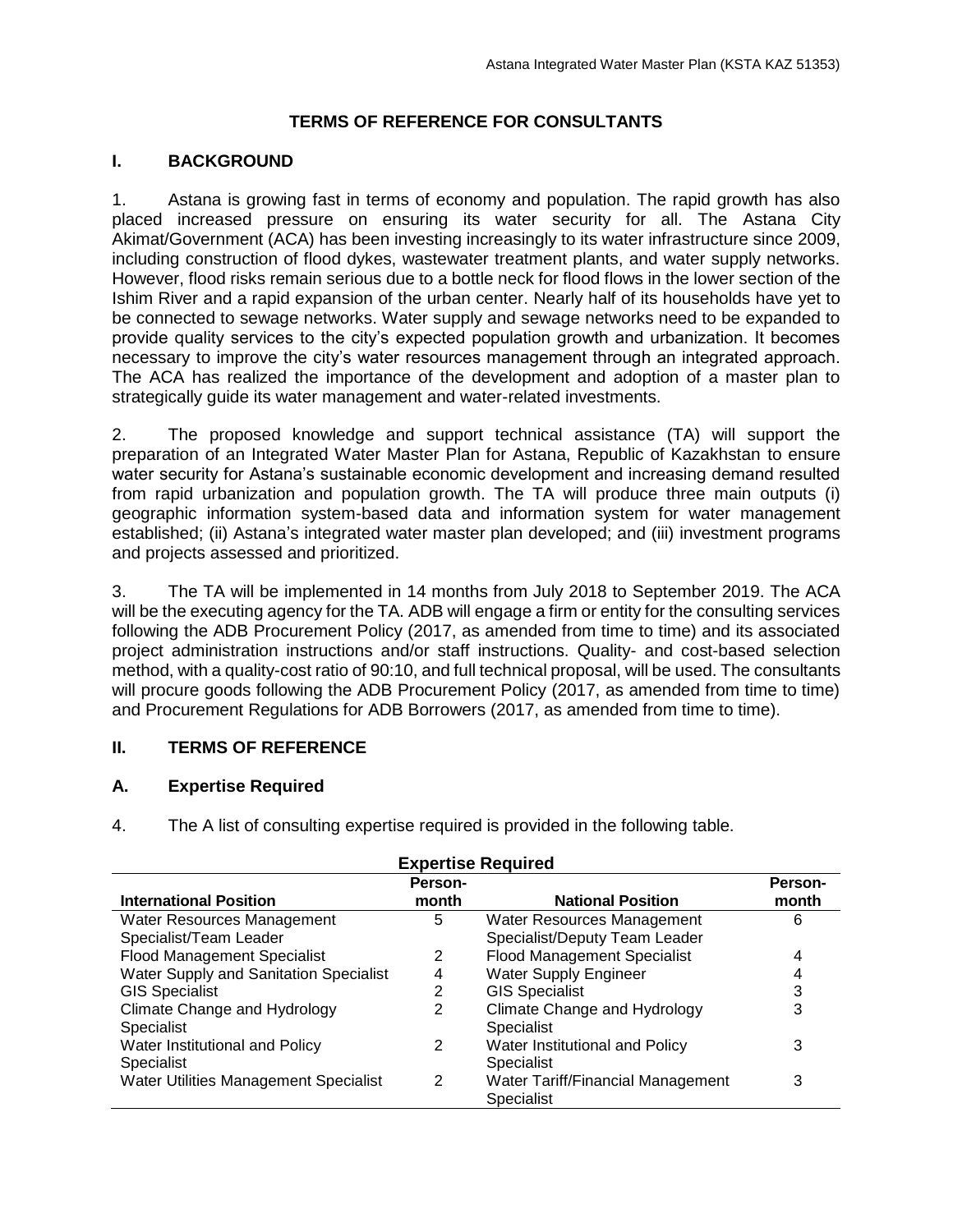| <b>International Position</b> | Person-<br>month | <b>National Position</b>                                                          | <b>Person-</b><br>month |
|-------------------------------|------------------|-----------------------------------------------------------------------------------|-------------------------|
| Urban and Land Use Planner    | 2                | Urban and Land Use Planning<br>Specialist                                         |                         |
| Economist                     |                  | Economist<br>Sanitation and Wastewater Specialist<br>Social and Gender Specialist | 3                       |
| Total                         | 23               |                                                                                   | 37                      |

Source: Asian Development Bank estimates.

#### **B. Scope of Work**

- 5. Overall, the consultants will:
	- (i) maintain close coordination with ADB and the executing agency;
	- (ii) develop the detailed study framework and methodology in consultation with ADB and the executing agency;
	- (iii) develop outlines of the TA inception, interim, and final reports; assign work to respective specialists in the team; compile inputs; and prepare the inception, interim, and final reports;
	- (iv) review and analyze key issues and constraints of the water management in Astana;
	- (v) review and assess water resources availability, flood risks, water supply, and wastewater treatment capacity and coverage, and land use type for Astana;
	- (vi) review current water use by various sectors; review water supply and sanitation investment needs and policies related to:
		- a. water resource management and governance; the use of a relevant regulatory framework; demand-side management and planning; institutional coordination and capacity; water security (household, economic, and environmental); the control of waterborne diseases; and resilience to water-related disasters;
		- b. water supply infrastructure—coverage, access, and service quality; energy efficiency; and nonrevenue water;
		- c. sanitation and wastewater management—access to sanitation, sewerage collection, recycling and disposal facilities;
		- d. flood control, including efficient street drainage; and
		- e. recommendations and activities on sewage treatment facilities.
	- (vii) conduct stock-taking of Astana water infrastructures and assessment of their performance;
	- (viii) development a GIS-based data and information system for Astana's water management, with initial data set inputted;
	- (ix) review and assess Astana's general plan, land use plan, and other available plans;
	- (x) project future water availability, use, and wastewater generated taking into consideration Astana's urban master plan and climate change impacts;
	- (xi) conduct model simulation and forecast of flood situations in Astana;
	- (xii) assess alternative water sources, including reuse of treated wastewater, beneficial use of flood water, and joint use of groundwater and storm water;
	- (xiii) perform an evaluation of the city's current and future Supply Alternatives and Demand Management Options to develop strategic portfolios of alternative programs;
	- (xiv) analyze the existing hydraulic model and develop a comprehensive water supply and sanitation system hydraulic model, including calibration, and perform a hydraulic analysis under various system conditions, including water resources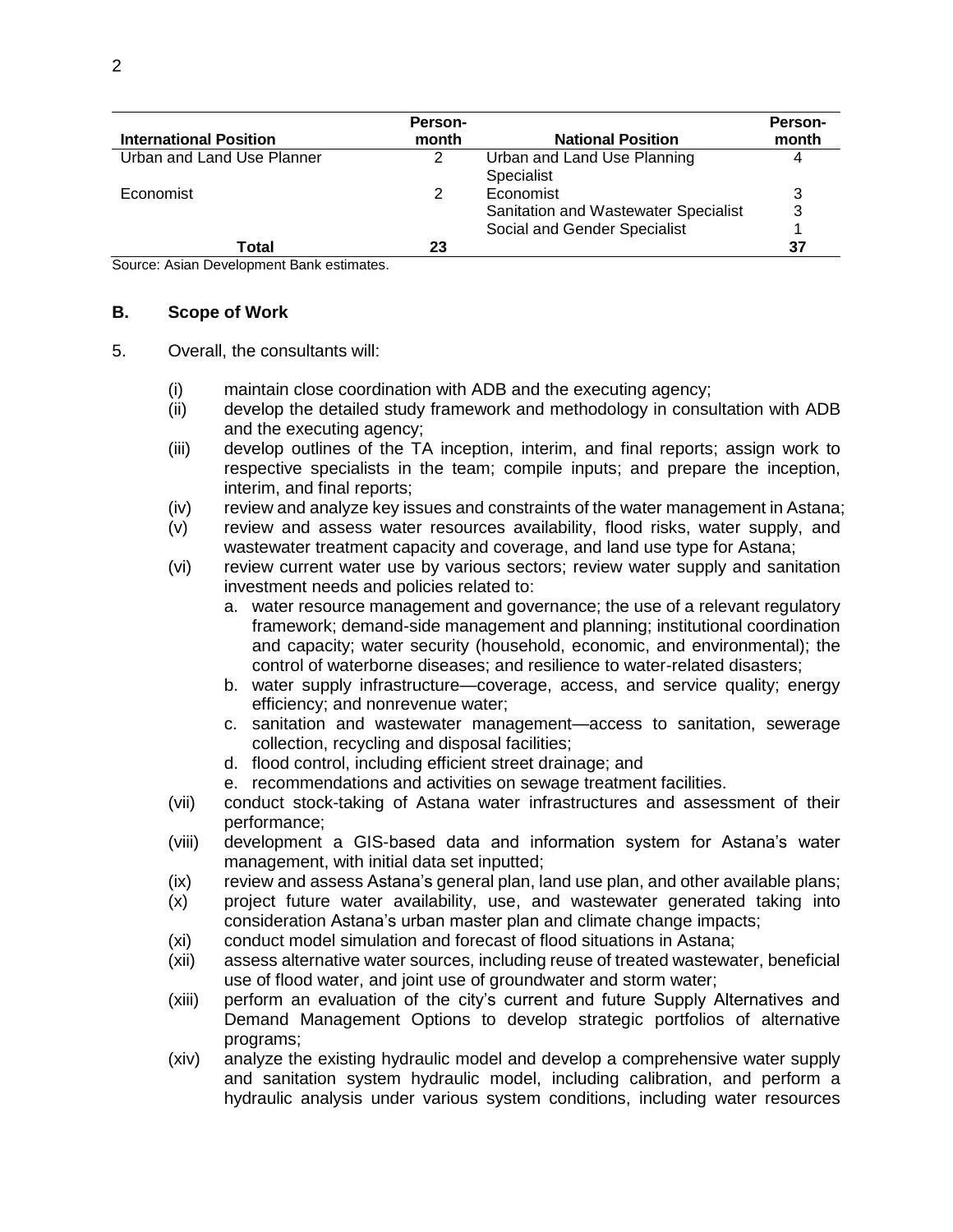model and demand model showing various scenarios and options with consideration of all water sources such as storm water, flood water, underground and wastewater;

- (xv) identify options and integrated solutions for smart, sustainable, and energyefficient water supply, sanitation, that use low-carbon technology, geographic information systems, and information technology solutions, including climate change adaptation and mitigation options with indicative incremental costs;
- (xvi) provide recommendations and activities for reducing non-revenue water and energy, water saving technology, and policy incentives;
- (xvii) review current tariff levels and structures in Astana, and recommendations and activities for tariff regimes and cost-recovery, including incentives for women's role in water saving;
- (xviii) conduct household surveys for willingness to pay for water supply and wastewater services and affordability analysis;
- (xix) review current institutional settings and recommendation for institutional reforms to apply integrated water resources management (IWRM) in Astana, including capacity building, in particular, for women's participation and empowerment;
- (xx) conduct public consultation with key stakeholders including residents for the development of the integrated master plan;
- (xxi) develop a set of indicators and targets for integrated water management in Astana;
- (xxii) provide recommendations and activities on the creation of independent backup source of water supply for Astana city in case of emergency situations;
- (xxiii) provide recommendations and activities on development of storm drainage in Astana and mechanisms for a unified system of water disposal and tariff setting for services on rain and meltwater;
- (xxiv) assess investment needs to implement the water master plan developed under the TA;
- (xxv) review the city's proposed or planned investment projects at concept level and recommendation for improvement;
- (xxvi) rationalize, streamline, and prioritize the investment projects for cost saving and improved synergy among them;
- (xxvii) conduct simple strategic environmental assessment for the master plan; and
- (xxviii) identify potential financial sources, financial mechanisms for accessing resources, including public–private investments and development of proposals for ADB financing or other international agencies financing.

## **C. Specific Tasks for Each of the Consultants**

6. Specific tasks for each of the international and national specialists are provided below as reference. The consulting firm should assign detailed tasks to each of the specialists in a coordinated and timely manner to complete all the works as outlined above. The consulting firm is ultimately responsible for the consistency and quality of the various assessments and reports required under the consulting services.

#### **1. Water Resources Management Specialists/Team Leader** (international, 5 person-months) and **Deputy Team Leader** (national, 6 person-months)

7. The international and national specialists will have a master's degree or equivalent qualification in water resources or relevant field. The international specialist will have at least 15 years of experience in IWRM. Demonstrated knowledge of, and ideally experience in water resource issues in Central and West Asia is preferred; and good knowledge of Russian language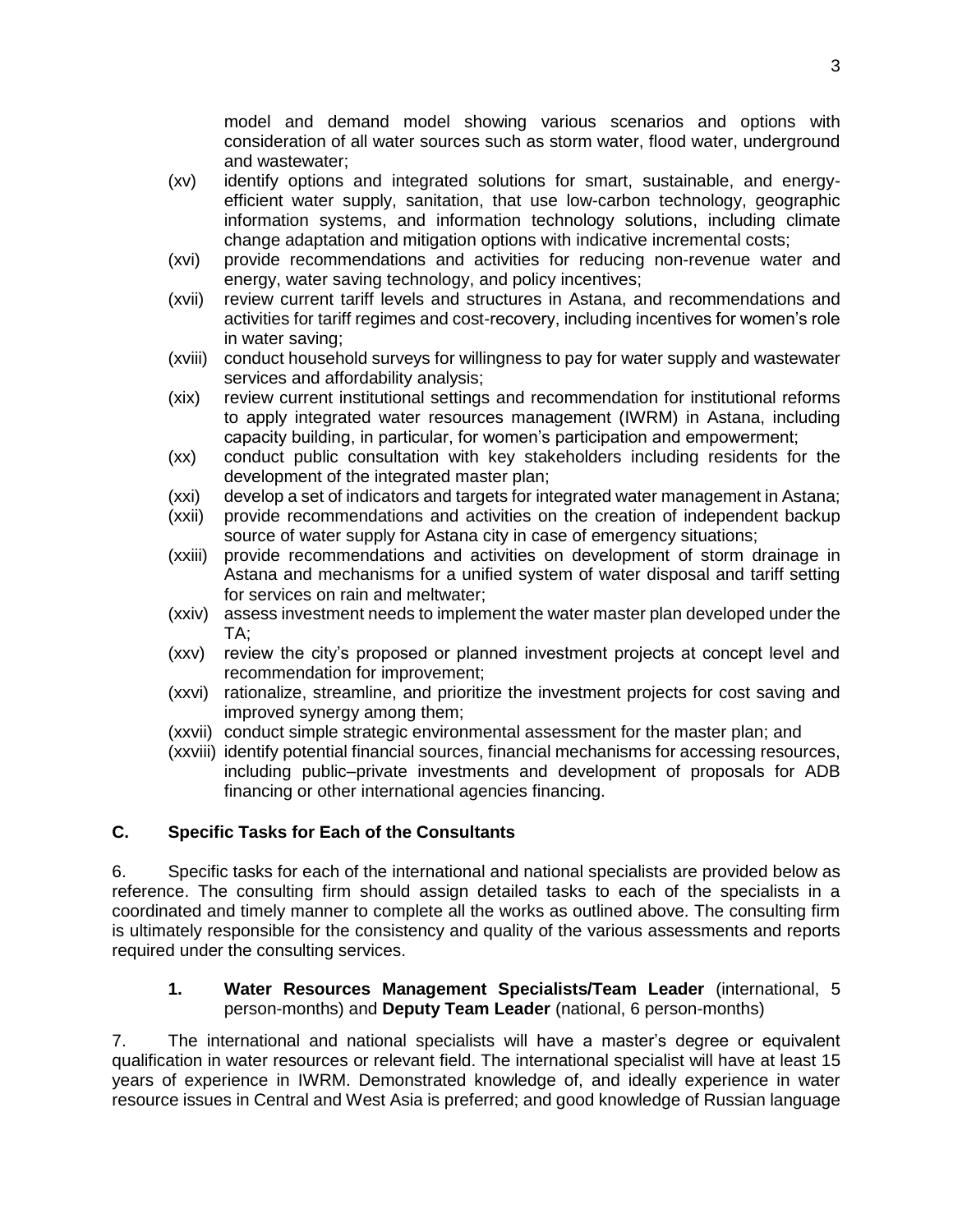would be an asset. The national specialist will have at least 10 years of experience in water resources management and experience in international organizations would be an asset. Specifically, the specialists will undertake but not limited to the following tasks:

- (i) work as the team leader and have overall responsibility for the effective and timely implementation of the TA and quality of all TA outputs;
- (ii) guide and coordinate both international and national consultants for completing their tasks, ensuring that all consultants will work closely with each other and that all individual inputs are well integrated and complement each other.
- (iii) liaise with the executing agency and other relevant government agencies for the implementation of the TA;
- (iv) prepare activity flow charts and personal assignment schedules; ensure the quality and timely delivery of the required deliverables, workshops, and other outputs as set in the activity charts;
- (v) ensure that standards and procedures adopted in the Masterplan conform with national norms and international standards as required;
- (vi) provide support to ADB missions and participate in meetings, conduct field visits, and draft or revise sector-related reports as required;
- (vii) review and assess international practices in IWRM in developed and developing countries, and prepare a report to document best practices on IWRM;
- (viii) review government policies and strategies for IWRM and lessons learned;
- (ix) review the constraints in the application IWRM in Astana and what ACA has done to address these constraints and what are the lessons learned;
- (x) review and assess water resources availability, flood risks, water supply, and wastewater treatment capacity and coverage, and land use type for Astana;
- (xi) review current water use by various sectors;
- (xii) review Astana's urban master plan, land use plan, and other available plans;
- (xiii) project future water availability, use and wastewater generated in line with Astana's urban master and land use plans taking into account climate change impacts;
- (xiv) assess alternative water sources, including reuse of treated wastewater, beneficial use of flood water, and joint use of groundwater and storm water;
- (xv) perform an evaluation of the City's current and future Supply Alternatives and Demand Management Options to develop strategic Portfolios of alternative programs;
- (xvi) develop a comprehensive water supply system hydraulic model, including calibration, and perform a hydraulic analysis under various system conditions, including water resources model and demand model showing various scenarios and options;
- (xvii) provide recommendations for reducing non-revenue water, water saving technology, and policy incentives;
- (xviii) review current institutional settings and recommendation for institutional reforms to apply IWRM in Astana, including capacity building, in particular, for women's participation and empowerment;
- (xix) develop a set of indicators and targets for integrated water management in Astana;
- (xx) assess investment needs to implement the water master plan developed under the TA;
- (xxi) rationalize, streamline, and prioritize the investment projects for cost saving and improved synergy among them; and
- (xxii) identify potential financial sources, including development of proposals for ADB financing and/or other international agencies financing.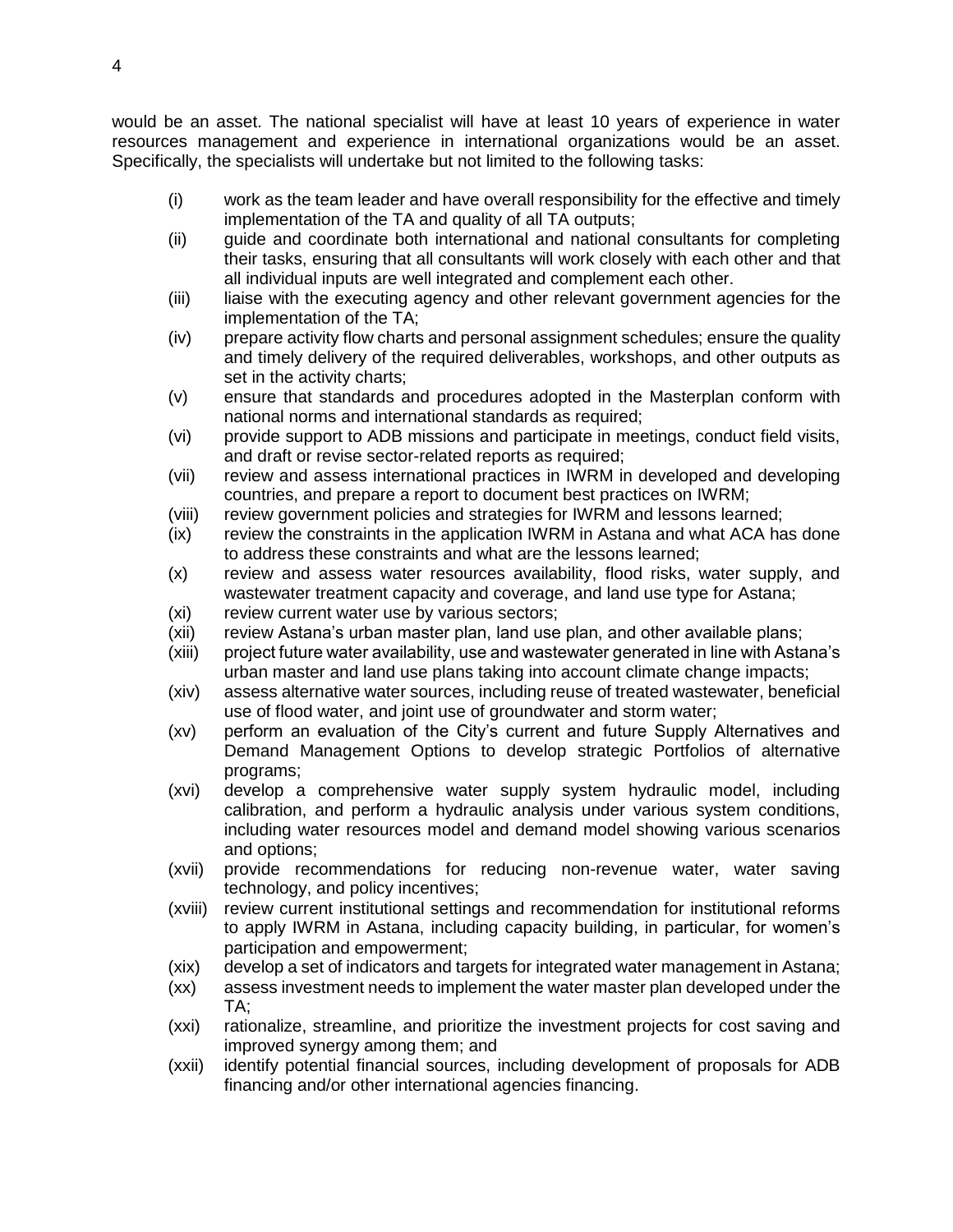- (xxiii) supervise training activities and contribute to workshops, seminars, and reports; and
- (xxiv) prepare inception, interim, and final reports of the TA, in coordination with other consultants.
- **2. Flood Management Specialist** (international, 2 person-months; national, 4 person-months)

8. The specialists will have a university degree or equivalent qualification in water resources, or disaster management, or relevant field. The specialists will have at least 10 years of experience in flood and drought management. For international specialist, demonstrated knowledge of, and ideally experience in flood management in Central and West Asia is preferred and good knowledge of Russian language would be an asset. Specifically, the specialists will undertake but not limited to the following tasks:

- (i) collect baseline information and data on flood damages to the Astana and assess the flood risks exposed to Astana, including climate change impacts by collaborate with the climate change specialists;
- (ii) assess the current constraints in Astana on flood management and ACA's policies, projects, and programs to address the constraints;
- (iii) take stock of the structure and non-structure flood measures for Astana and analyze their effectiveness in light of the political, institutional, administrative, and economic contexts of the Astana;
- (iv) review best international practices and assess their application in Astana;
- (v) compare and analyze the flood emergency management systems and experiences with Astana and other cities;
- (vi) together with the climate change and hydrological specialists, conduct model simulation for Astana flood dyke breaches;
- (vii) provide recommendations for integrated and balanced structural and nonstructural measures to mitigate flood risks appropriate to the Astana's political and economic contexts, including flood forecasting and warning system, flood emergency plan and preparation, integration of green and gray infrastructure in urban areas—to study and propose managing storm water and flood risk through various gray infrastructures (concrete flood walls, channels, drainage ditches and pipes, deep tunnel systems, underground storm water retention/rainwater storage tanks, permeable asphalt etc.) combined with green infrastructures (like protected flood plains, wetlands, riverfront parks and riparian landscape restoration, permissible pavement, and green roofs and facades, etc.);
- (viii) assess the potential and propose recommendations for make use of storm, rain, and snow-melt water;
- (ix) assist the team leader in developing a set of indicators and targets for integrated water management in Astana;
- (x) assess flood management investment needs to implement the water master plan developed under the TA;
- (xi) assist in rationalizing, streamlining, and prioritizing the investment projects on flood management for cost saving and improved synergy among them; and
- (xii) contribute to workshops, seminars, and reports.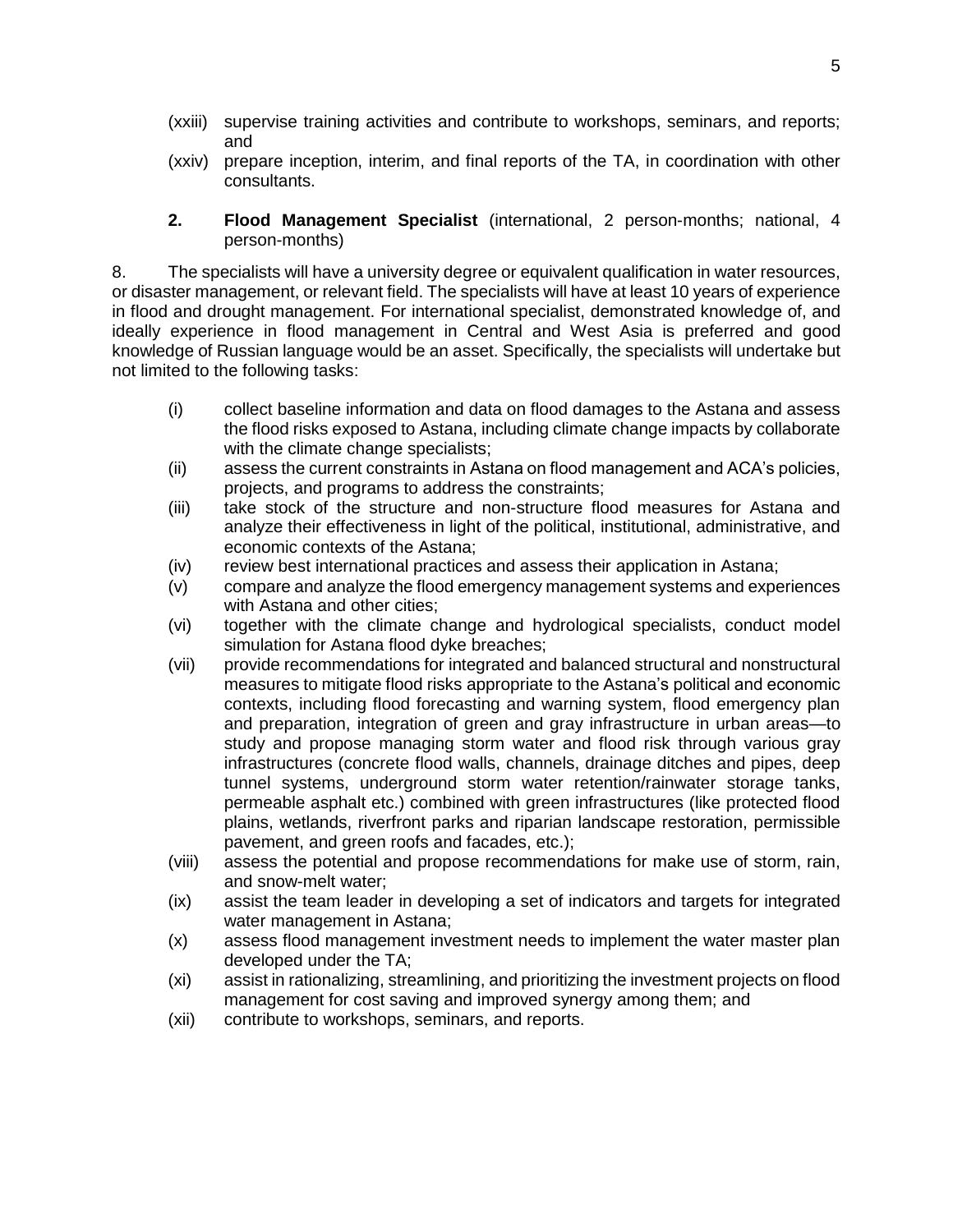**3. Water Supply and Sanitation Specialist** (international, 4 person-months), **Water Supply Engineer** (national, 4 person-months), **Sanitation and Wastewater Specialist** (national, 3 person-months)

9. The Water Supply and Sanitation Specialist (international) will be a senior expert with a degree in engineering, urban planning, urban management or related field with at least 15 years of work experience in the appraisal and design of urban water supply and sanitation systems and utility performance management. Specific experience in non-revenue water (NRW) management, sector policy dialogue and development and water utility management, are supplementary assets. The Water Supply Engineer (national) and the Sanitation and Wastewater Specialist (national) will have a degree in engineering, urban planning, water resources or related field with at least 10 years of work experience in water supply and sanitation projects and utility performance management. The specialists will be experienced with the analysis and optimization of water supply network systems, pumping stations, reservoir capacity, and non-revenue water management as well as sewerage networks. Experience in cost estimate of urban water supply systems is required. Experience in similar ADB Feasibility Study in Central Asian countries is highly desirable. The specialists are expected to be well acquainted with ADB procedures for Feasibility Study, be conversant with ADB procedures, methods, and modes of procurement as well as safeguards policy. The specialists will collectively be responsible for the following tasks:

- (i) coordinate, and collaborate with the team leader to ensure timely delivery of outputs detailed in para. 5;
- (ii) review current water use by various sectors; review water supply and sanitation investment needs and policies related to
	- a. water resource management and governance; the use of a relevant regulatory framework; demand-side management and planning; institutional coordination and capacity; water security (household, economic, and environmental); the control of waterborne diseases; and resilience to water-related disasters;
	- b. water supply infrastructure—coverage, access, and service quality; energy efficiency; and nonrevenue water;
	- c. sanitation and wastewater management—access to sanitation, sewerage collection, recycling and disposal facilities; and
	- d. flood control, including efficient street drainage.
- (iii) conduct stock-taking of Astana water supply and sanitation infrastructures and assessment of their performance;
- (iv) review current water use and wastewater volumes, and assess and rationalize the Astana's projections of water supply and wastewater by 2030 together with the Urban and Land Use Planner;
- (v) provide inputs to the water utilities specialist in the review of the regulatory frameworks in the Water Supply sector and assess the adequacy of any reforms for the water supply sector to provide suitable recommendations;
- (vi) propose mechanisms aimed to foster improved coordination among various organizations and stakeholders involved in the water supply and sanitation sector;
- (vii) interact with the institutional and water utility specialists and participate in the review of the legal, regulatory, and financial framework for the sector, and determine areas for improvement in urban water supply and sanitation;
- (viii) provide inputs to the team leader, institutional and water utility specialists to identify specific needs and to tailor suitable capacity building programs targeting particularly: (a) financial sustainability, (b) tariff setting, (c) system management, and (d) utility management;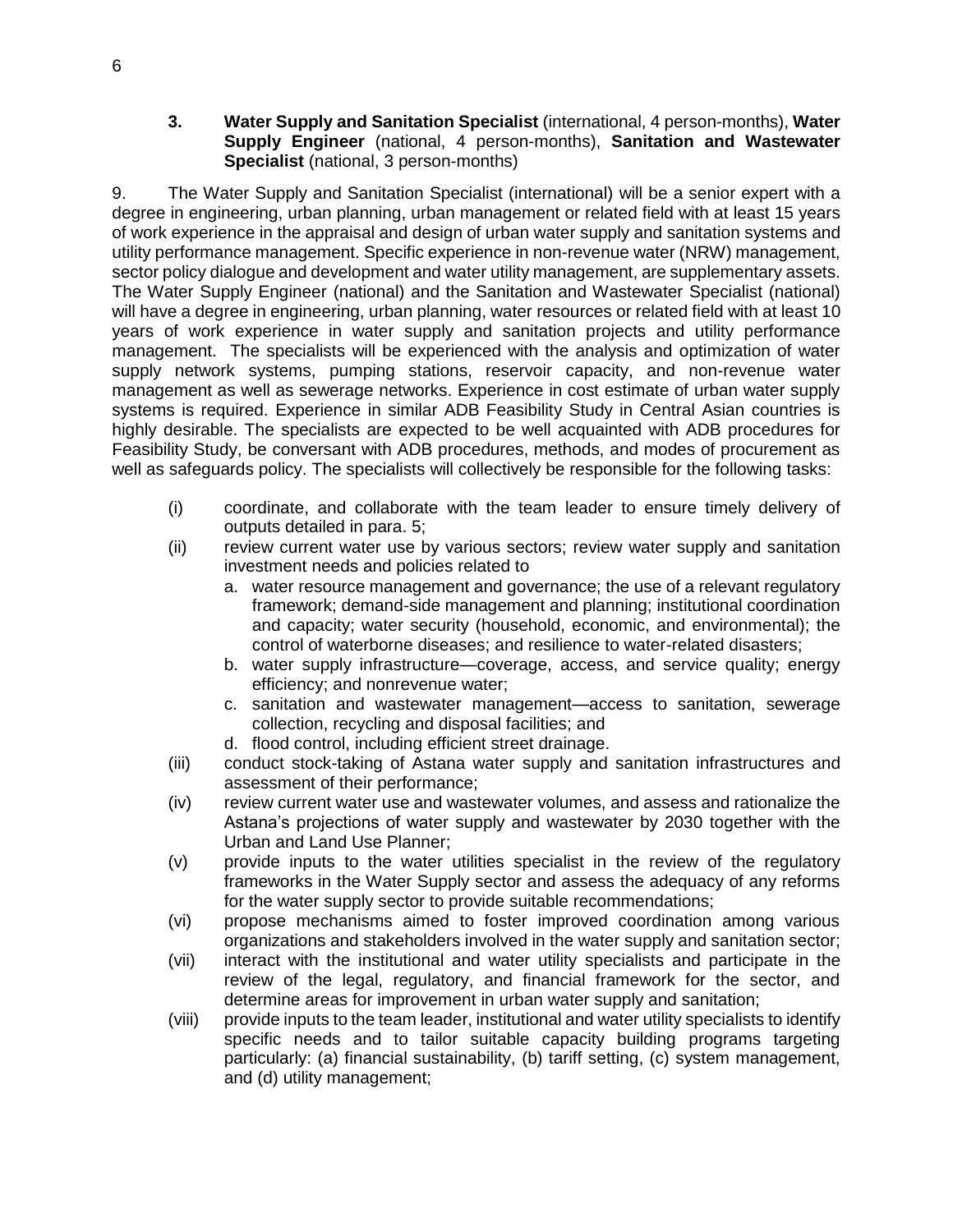- (ix) review the investment proposals of the Astana City Akimat and assess investment needs for urban water supply and sanitation, and streamline and prioritize the investment proposals; and
- (x) contribute to workshops, seminars, and reports.
- **4. GIS Specialist** (international, 2 person-months; national 3 person-months)

10. The specialists will have a university degree or equivalent in geography or a related field, which has included GIS in the curriculum/training program, or training certificate in GIS/remote sensing. The specialists will have at least 7 years of experience in the use of GIS programs and remote sensing including digitizing mapping and data, preferably in water management or a related field. For international specialist, good knowledge of Russian language would be an asset. Specifically, the specialists will undertake but not limited to the following tasks:

- (i) with assistance of national GIS specialists and other relevant specialists, obtain information and data on Astana's river systems, surface and ground water resources, water infrastructure, topography, land use, population and residential areas, major businesses and enterprises;
- (ii) analyze and determine how best the information can be displayed using GIS integrate in the GIS system;
- (iii) process the information and data, and produce initial versions of GIS maps and other attributed data; and revise the maps and other relevant information at late stage;
- (iv) support the development of the early warning system by using GIS to include physical development issues such as land tenure, informal development, topography, drainage, access to land, and location choices for rural development based on available information;
- (v) provide training on spatial data processing and spatial data analysis techniques, including use of satellite images and remote sensing;
- (vi) review the supervisory control and data acquisition (SCADA) currently used by the water supply and/or wastewater treatment companies, and provide recommendations for linking the GIS and SCADA systems;
- (vii) provide recommendation for improving or expanding the GIS system, include software, database design, management, maintenance, and data standards
- (viii) contribute to the prioritization of investment proposals; and
- (ix) contribute to workshops, seminars, and reports.
- **5. Climate Change and Hydrological Specialist** (international, 2 person-months; national, 3 person-months)

11. The specialists will have an advanced degree in hydrology, hydrological engineering, climate science, or a closely related discipline. The specialists will have at least 7 years of experience encompassing hydrological modeling, civil engineering, infrastructure design, and climate change assessment and risk management. For international specialist, demonstrated knowledge of, and ideally experience in, climate change or related water resource issues in Central and West Asia is preferred; and good knowledge of Russian language would be an asset. Specifically, the specialists will undertake but not limited to the following tasks:

(i) develop an inventory of climate data, including data regarding average, minimum, and maximum temperature, precipitation, physiologically equivalent temperature (PET), relative humidity, soil moisture, runoff, frequency of severe storms, floods and droughts, degree of climate variability for historical timeframes, and compare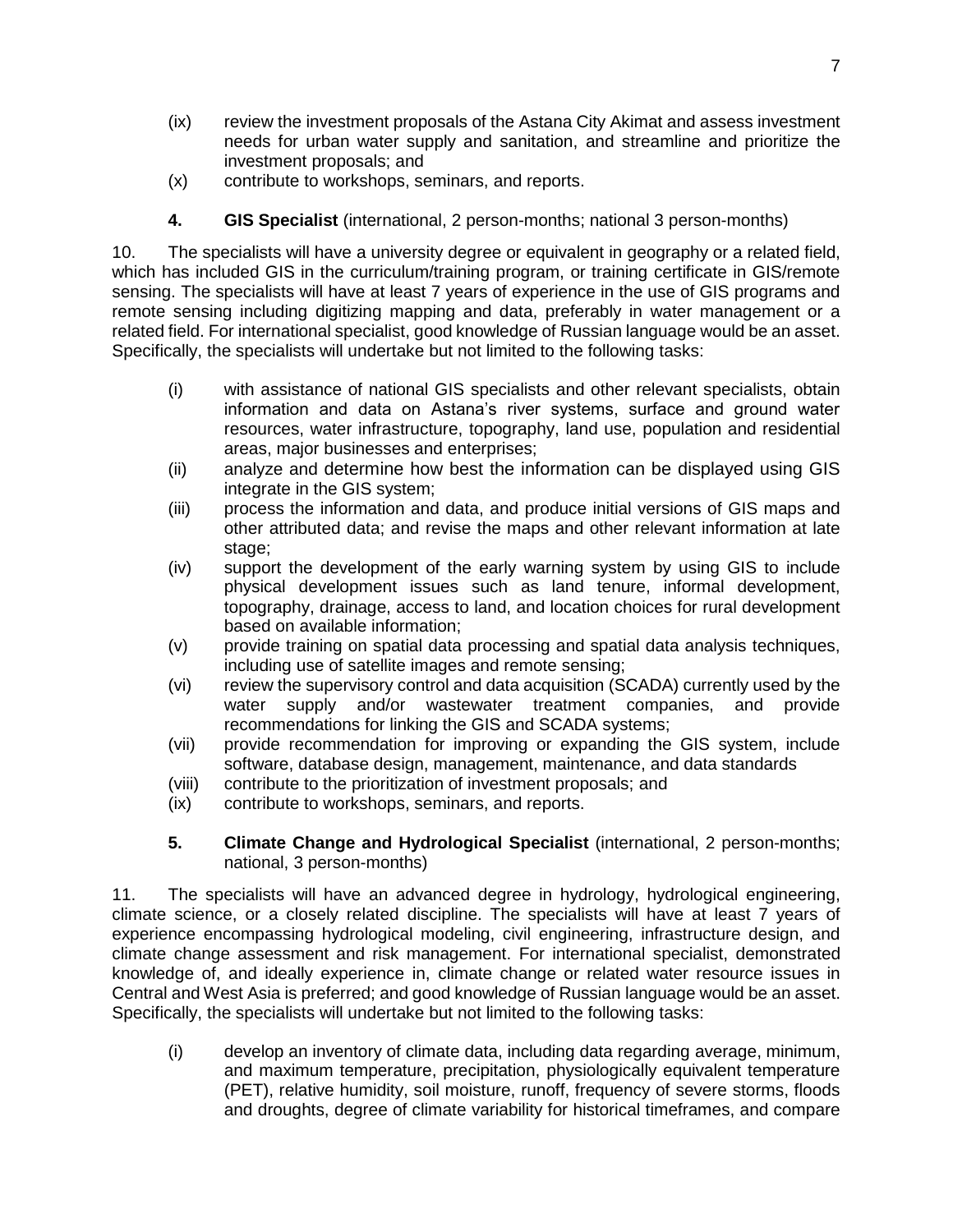with projections from climate models for future timeframes relevant to the project. If possible, use data downscaled for the area;

- (ii) collect, review, and summarize relevant scientific literature (both peer-reviewed and gray literature as available);
- (iii) develop median and more extreme scenarios for the key climatic parameters and associate climate-related hazards under climate change, using the most current and credible sub-regional climate projections available;
- (iv) develop flow simulations for the river basins flowing through Astana, based on an assessment of expected changes in the pattern and level of precipitation;
- (v) identify potential changes in the monthly, seasonal, and annual discharge patterns and inflows (e.g., glacial melt) of the rivers, as well as changes in upstream water withdrawals and consumption due to climate change, and the implications;
- (vi) examine available data and evidence on patterns and trends in groundwater storage and availability, particularly as related both to flow patterns of these rivers and to abstraction for various uses;
- (vii) assess the likely impacts of climate change on surface and groundwater flows, water availability, and infrastructure in Astana;
- (viii) together with the flood management specialists, conduct model simulation for Astana floods;
- (ix) assist in the detailed assessment and recommendation of adaptation options (including their relative costs and benefits) to reduce and/or manage the climate change risks;
- (x) report results and methodological approaches, including documentation of scenario method, data sources, uncertainties in model ensemble forecasts, and caveats;
- (xi) assess options for climate-proofing and adaptation measures for Astana in the context of IWRM;
- (xii) provide detailed guidance on how the climate data projections and information should be interpreted and applied in prioritize the investment proposals; and
- (xiii) contribute to workshops, seminars, and reports.
- **6. Water Institutional and Policy Specialist** (international, 2 person-months; national, 3 person-months)

12. The specialists will have an advanced degree in management, or a related discipline. The specialist will have at least 10 years of experience in formulation and implementation of water policies and institutional reforms. For international specialist, demonstrated knowledge of, and ideally experience in water resource management in Central and West Asia is preferred. Good knowledge of Russian language would be an asset. For national specialist, experience with international organizations is preferred. Specifically, the specialists will undertake but not limited to the following tasks:

- (i) review the government policies and institution settings on water resources management, water supply and sanitation services, and flood and drought management;
- (ii) review international experience in institutional arrangements for effective IWRM, and for the development, implementation, and monitoring and evaluation of urban water master plan:
- (iii) review the institutional settings in ACA, assess constraints for effective IWRM, and provide recommendation for institutional strengthening and/or reforms for implementing the integrated water master plan development under the TA;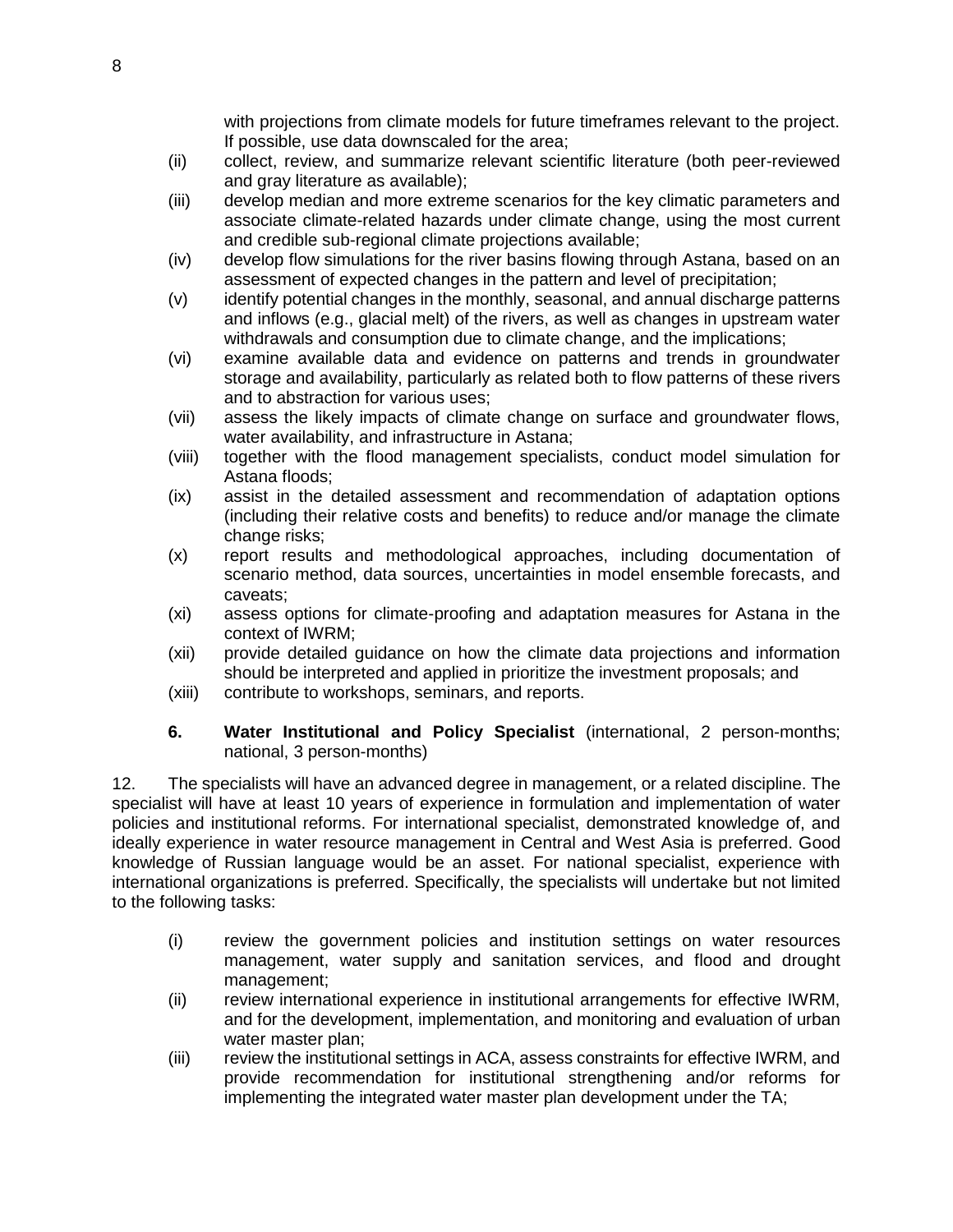- (iv) assess the capacity of ACA water related departments, and identify training and capacity development needs for implementing the integrated water master plan;
- (v) work together with other relevant specialists, provide recommendations for increased public participation in water resources management, in particular, women's participation in promoting water savings; and
- (vi) contribute to workshops, seminars, and reports.
- **7. Water Utilities Management Specialist** (international, 2 person-months) and **Tariff/Financial Management Specialist** (national, 3 person-months)

13. The Water Utilities Management Specialist (international) will have a bachelor's degree in management or related field and be a senior expert with a degree in engineering, water resources management, urban planning, urban management or related field with at least 15 years of work experience in urban water supply and sanitation projects and utility performance management; specific experience in NRW management, sector policy dialogue and development and water utility management, are supplementary assets; experience in cost estimate of urban water supply systems is required; and experience in similar ADB Feasibility Study in Central Asian countries is highly desirable. The Financial Management Specialist (national) will have a bachelor's in financial management or a relevant field and have certified public accountant or equivalent qualifications with 10 years of relevant work experience in project financial analysis and municipal finance; adequate work experience with international finance institutions in development projects; and knowledge of ADB procedures and experience in ADB-financed projects will be an advantage. The specialists will be responsible for the following tasks:

- (i) coordinate, and collaborate with the team leader to ensure timely delivery of outputs detailed in para. 5;
- (ii) review the regulatory frameworks in the water supply and sanitation sector and assess the adequacy of any reforms for the water supply and sanitation sector to provide suitable recommendations;
- (iii) propose mechanisms aimed to foster improved coordination among various organizations and stakeholders involved in the water supply and sanitation sector;
- (iv) review the legal, regulatory, and financial framework for the sector, and determine areas for improvement for the utility companies;
- (v) assist in the social/household survey for willingness to pay and affordability analysis;
- (vi) undertake a tariff and affordability study to propose a tariff setting mechanism for full cost recovery for urban water supply and sanitation projects, including experience and lessons learned from best international practices in developed and developing countries, and recommendations on transparent, equitable and efficient mechanisms for services tariffs setting;
- (vii) review and analyze the financial performance of the water utility companies; regarding cost recovery, collection of fees and taxes, accounts receivable, and subsidies as appropriate
- (viii) provide inputs to the team leader, institutional and water utility specialists to identify specific needs and to tailor suitable capacity building programs targeting particularly: (a) financial sustainability, (b) tariff setting, (c) system management, and (d) utility management;
- (xi) in coordination with the team leader, identify and propose a capacity building program for strengthening institutional structure and implementation capacity of the Astana SU Arnasy with respect to financial sustainability and tariff setting, governance, utility performance, and private sector participation for (a) the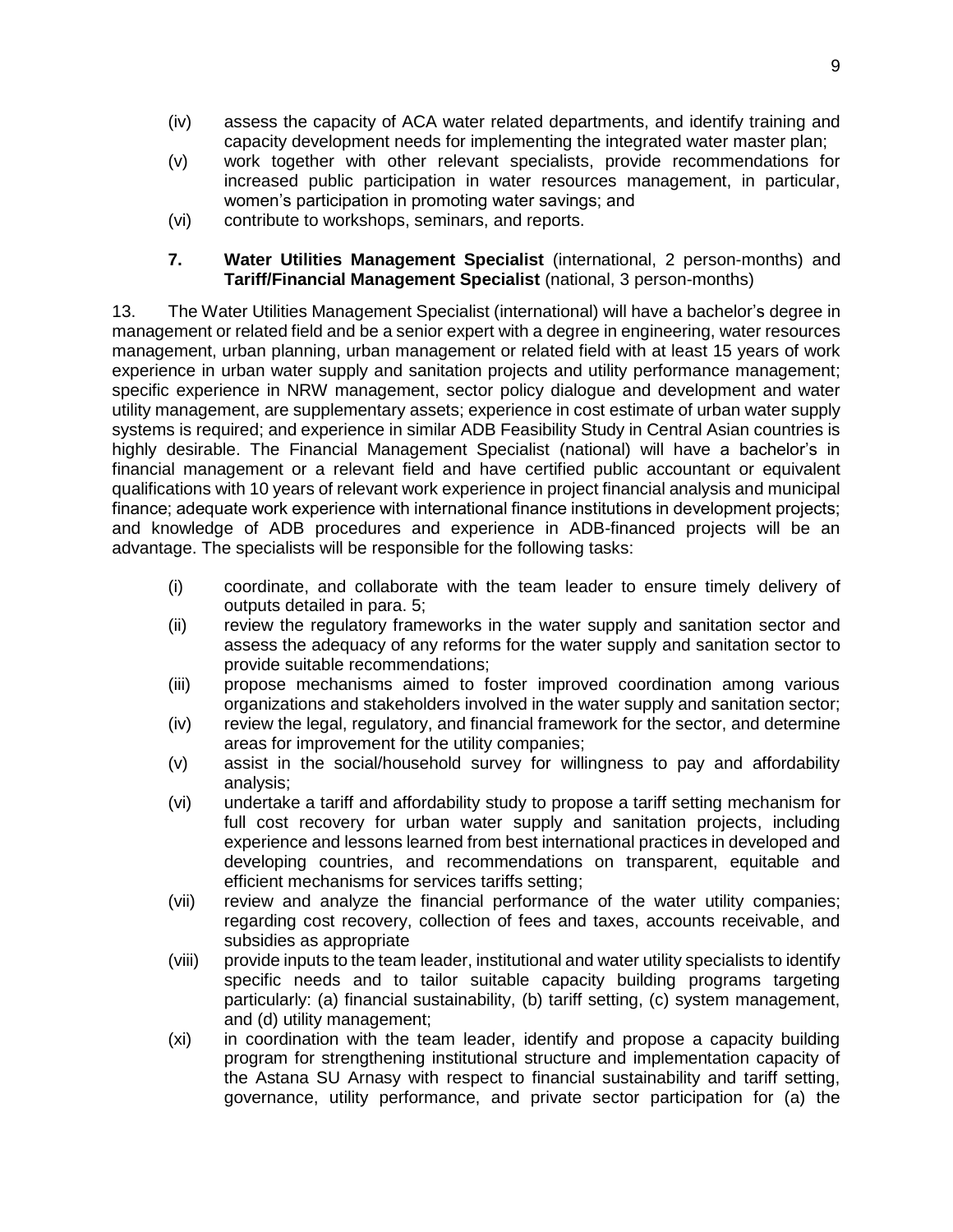management, and (b) the operational staff of the Astana SU Arnasy identifying specific needs for technical capacity building that must be provided to the Astana SU Arnasy personnel in charge of operation and maintenance through on-the-job training to secure sustainable operation and maintenance of the assets in the long term;

- (xii) together with economists, conduct initial financial and economic analysis of the investment proposal and assist in streamlining and prioritizing them; and
- (xiii) contribute to workshops, seminars and reports.

#### **8. Urban and Land Use Planner** (international, 2 person-months) and **Urban and Land Use Planning Specialist** (national, 4 person-months)

14. The specialist will have a degree in the urban and regional planner (international, intermittent) will, and should have at least 15 years of experience in urban planning, master planning and development, urban renewal and rehabilitation, policy and management, institutional analysis, knowledge and capacity, and skill enhancement; having worked with multiple stakeholders (including government, private, and development partner agencies), and excellent English language skills, including the ability to deliver oral presentations and produce high-quality written reports. The specialist should have demonstrated ability to prepare city development strategies, masterplans and urban assessments or water sector assessments and roadmaps. Work experience in Central West countries especially Kazakhstan will be an advantage.

- (i) prepare an urban profile covering economic competitiveness, environmental sustainability, and equity aspects of the city, which will assess and review the following:
	- a) urbanization trends population increase and demands on urban infrastructure, municipal finances – national programs, subsidies to the sector – especially water supply and sanitation, governance – responsibilities and roles, and institutional capacity to undertake urban development programs and projects; and
	- b) existing spatial masterplan and land-use plan medium- and/or long-term urban sector plans, such as
		- i) policies, plans, standards, and studies for urban infrastructure investments, spatial planning, design, and management;
		- ii) socioeconomic development plans and city masterplans, social equity concerns, and policy and institutional reforms;
		- iii) subsector development plans, including urban roads and drainage, water supply and sanitation, solid waste management, urban transport, housing, heating and electricity, street lighting, energy efficiency, urban renewal, and national tourism development strategies;
		- iv) construction standards and building codes, including certification; and
		- v) sustainability of investments, including the vulnerability of critical infrastructure to climate change;
	- c) potential for regional development approach such as clustered cities and economic corridors for tourism and local economic development;
- (ii) identify future spatial development policies related to:
	- a) land management, including mixed land use, densification, quality of affordable housing, public space management, women's safety, street lighting, home zones, urban farming, and technologies related to heritage conservation and green buildings;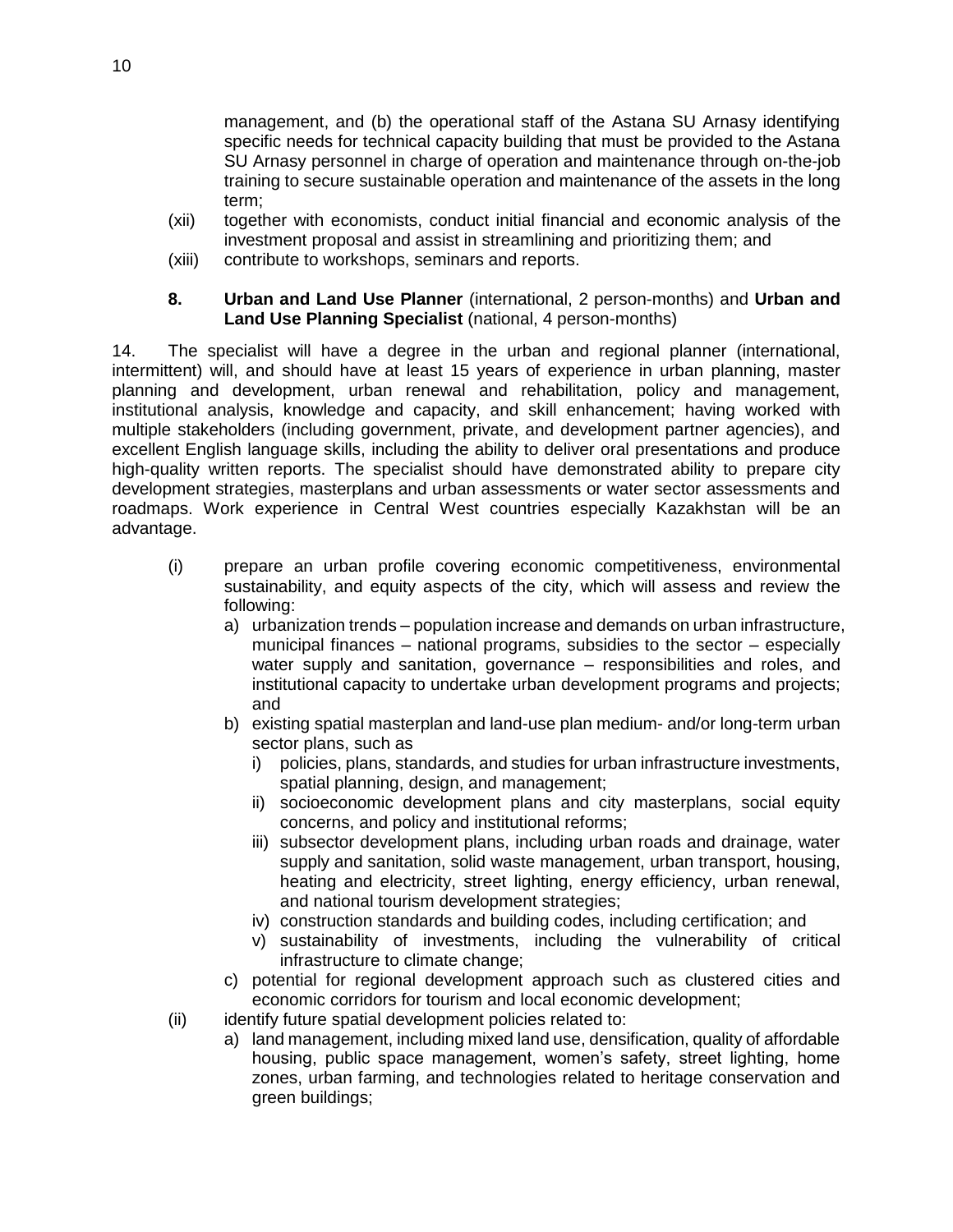- b) sustainable urban transport for transit-oriented development and tourism infrastructure;
- c) climate risk and vulnerability assessment:
	- i) infrastructure resilience, climate change adaptation and mitigation options, potential for greenhouse gas (GHG) inventory,
	- ii) adequacy, coverage, and efficiency of urban services;
	- iii) water supply and sanitation investment needs and policies related to
		- a. water resource management and governance; the use of a relevant regulatory framework; demand-side management and planning; institutional coordination and capacity; water security (household, economic, and environmental); the control of waterborne diseases; and resilience to water-related disasters;
		- b. water supply infrastructure—coverage, access, and service quality; energy efficiency; and nonrevenue water;
		- c. sanitation and wastewater management—access to sanitation, sewerage collection, recycling and disposal facilities; and
		- d. flood control, including efficient street drainage.
	- iv) solid waste management investment needs, including policies and applications; a regulatory framework; planning; institutional coordination and capacity; sewerage and septage collection; treatment plants and technology; and e-waste disposal;
		- (a) the potential for redeveloping and retrofitting
			- i. cultural heritage buildings (conservation and urban regeneration);
			- ii. brownfields, including industrial, housing, and informal settlements;
			- iii. buildings to improve energy efficiency; and
			- iv. innovative, low-carbon technologies for urban infrastructure.
		- (b) good practice examples and their potential for replication, including:
			- i. environmental infrastructure, disaster risk management, and the climate resilience of critical urban infrastructure and services; and
			- ii. livelihoods and creation of jobs through improved tourism, agrobusiness, green industries, logistics hubs, and low-carbon transport;
		- (c) the prioritization of investments using a multicriteria economic analysis to establish a valuation methodology to capture co-benefits from multisector urban projects; and
		- (d) an investment program comprising short-, medium-, and long-term investments with an implementation plan, including institutional responsibilities, co-benefits, key timelines, and costing.
- (iii) contribute to workshops, seminars, and reports.
- **9. Economist** (international, 2 person-months; national, 3 person-months)

15. The economists will have an advanced degree, preferably a PhD, in economics, or a related discipline. The specialist will have at least 7 years of experience in economic research and economic analysis of investment proposals. For international economics, demonstrated knowledge of, and ideally experience in Central and West Asia and good knowledge of Russian language would be preferred. For national economist, experience in external financed projects in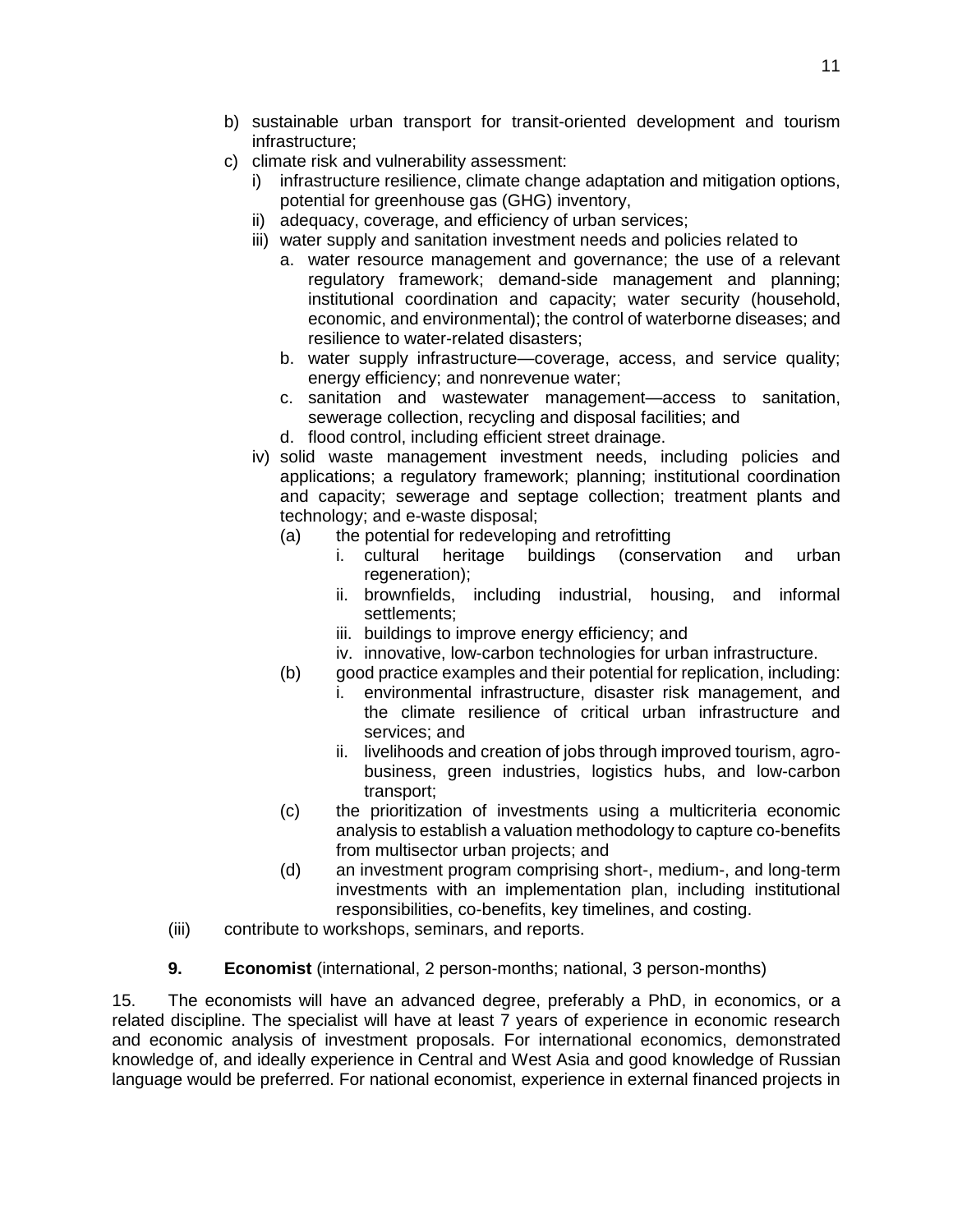water sector would be an asset. Specifically, the economists will undertake but not limited to the following tasks:

- (i) collect and evaluate relevant socioeconomic data focusing on domestic, municipal, and industrial water use;
- (ii) assist in the social/household survey on willingness to pay and affordability analysis;
- (iii) analyze economic efficiency of water use in Astana, and assess economic impact of possible water shortages and major flood events in Astana;
- (iv) review the Astana's economy patterns and economic growth trend, and assess the projections for future economic growth;
- (v) preform initial economic analysis of the ACA's investment proposals in water management and services and assist in prioritizing and streamlining the investment proposals;
- (vi) assist in reviewing water tariff structure and levels and provide recommendations for streamlining water tariffs and offering incentives for water savings; and
- (vii) contribute to workshops, seminars, and reports.

## **10. Social and Gender Specialist** (national, 1 person-months)

16. The social and gender specialist will have (i) a university degree or equivalent in social sciences, development studies, or other relevant discipline; and (ii) at least 7 years of work experience in areas of social development, gender analysis and mainstreaming, preferably international development banks. Specifically, the specialist will undertake, but not limited, to the following tasks:

- (i) oversee the design, preparation, and implementation of social/household survey for households' willingness to pay and their affordability to pay, including collection of secondary data on vulnerability issues and affordability issues;
- (ii) under the overall guidance of the team leader, conduct public consultations with key stakeholders including women residents for the development of the integrated water master plan;
- (iii) conduct the social and gender analysis, and assess how the master plan can improve gender equality and social considerations;
- (iv) assist in reviewing water tariff structure and levels and provide recommendations for streamlining water tariffs and offering incentives for water savings, including incentives for women's role in water saving; and
- (v) contribute to workshops, seminars, and reports.

## **D. Reporting Requirements**

17. The consultant will produce (i) an inception report within 6 weeks from TA commencement, (ii) an interim report 5 months after TA begins, (iii) a draft final report 10 months after TA commencement, (iv) the final report within two weeks after receipt of ADB and ACA's comments, and (v) other special reports as outlined in the table below. The reports will be reviewed by the ACA and ADB, and comments will be provided to the consultant. All reports are to be written in English and translated into Russian. Five copies of each report are to be submitted to ADB, and 10 copies are to be submitted to ACA, including electric copies.